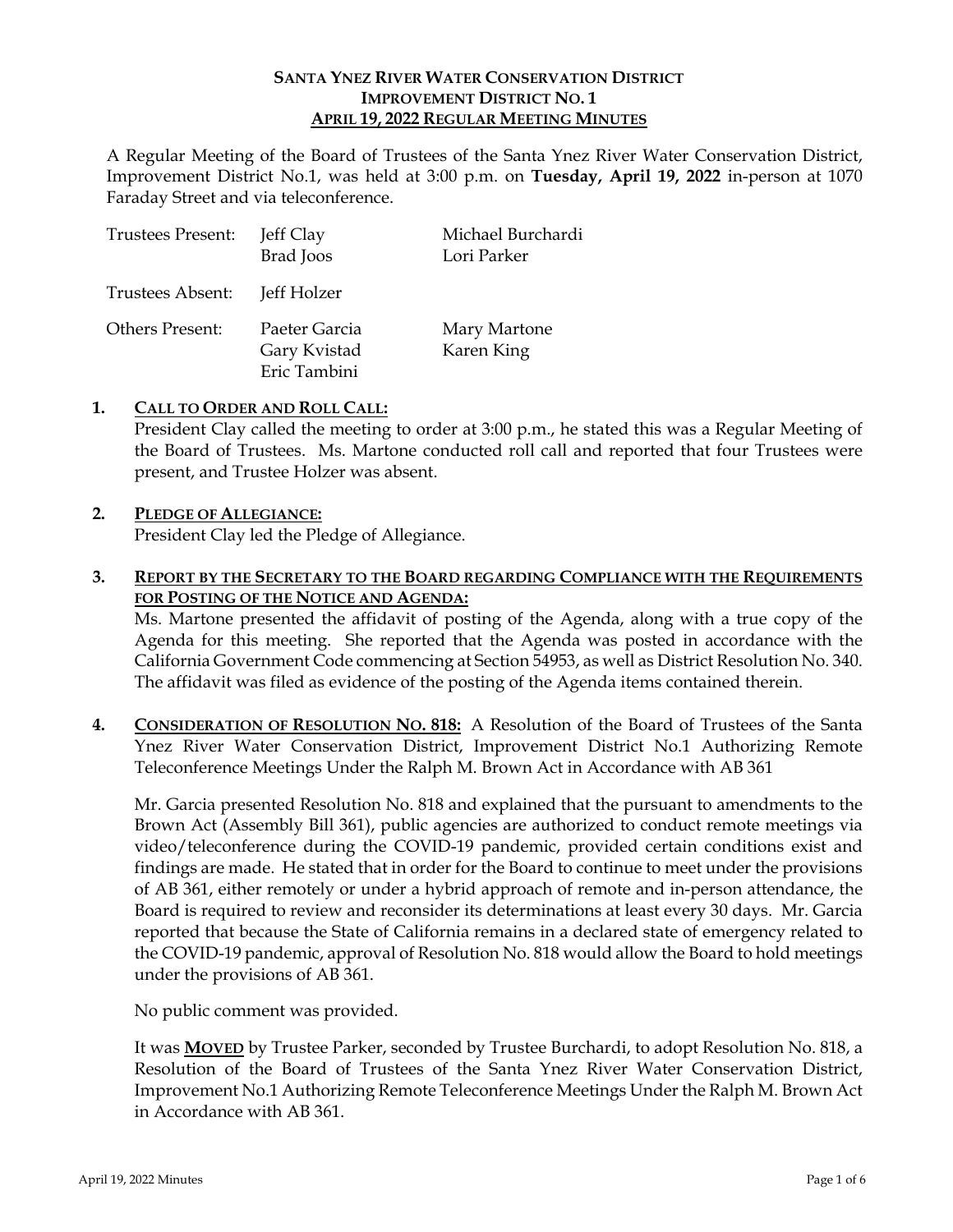The Resolution was adopted and carried by the following 4-0-0 roll call vote:

| <b>AYES, Trustees:</b>    | Michael Burchardi |
|---------------------------|-------------------|
|                           | Jeff Clay         |
|                           | Brad Joos         |
|                           | Lori Parker       |
| <b>NOES, Trustees:</b>    | None              |
| <b>ABSTAIN, Trustees:</b> | None              |
| <b>ABSENT, Trustees:</b>  | Jeff Holzer       |

**5. ADDITIONS OR CORRECTIONS, IF ANY, TO THE AGENDA:**  There were no additions or corrections to the Agenda.

## **6. PUBLIC COMMENT:**

President Clay welcomed any members of the public participating remotely and offered time for members of the public to speak and address the Board on matters not on the agenda. There was no public comment. Mr. Garcia reported that no written comments were submitted to the District for the meeting.

## **7. CORONAVIRUS (COVID-19) UPDATE:**

**A.** General Manager's Report

Mr. Garcia reported there have been no new or updated directives or guidance from the federal, state, or local health officials regarding COVID-19 restrictions. He stated that maintaining a healthy work environment and healthy workforce remains a high priority for the District.

## **8. CONSIDERATION OF THE MINUTES OF THE REGULAR MEETING OF MARCH 15, 2022:**  The Regular Meeting Minutes from March 15, 2022 were presented for consideration.

President Clay asked if there were any changes or additions to the Regular Meeting Minutes of March 15, 2022 as presented. No changes or additions were requested.

It was **MOVED** by Trustee Joos, seconded by Trustee Parker, and carried by a 4-0-0 voice vote, with Trustee Holzer absent, to approve the March 15, 2022 Minutes as presented.

#### **9. CONSENT AGENDA:**

The Consent Agenda Report was provided in the Board packet.

Mr. Garcia reviewed the Consent Agenda materials for the month of April.

It was **MOVED** by Trustee Parker, seconded by Trustee Joos, and carried by a 4-0-0 voice vote, with Trustee Holzer absent, to approve the Consent Agenda.

# **10. MANAGER REPORTS - STATUS, DISCUSSION, AND POSSIBLE BOARD ACTION ON THE FOLLOWING SUBJECTS:**

# **A. DISTRICT ADMINISTRATION:**

- 1. Financial Report on Administrative Matters
	- a) Presentation of Monthly Financial Statements Revenues and Expenses Ms. Martone announced that the Financial Statements were emailed to the Board members earlier that afternoon and posted on the District's website in the Board packet materials for any members of the public wishing to follow along or receive a copy.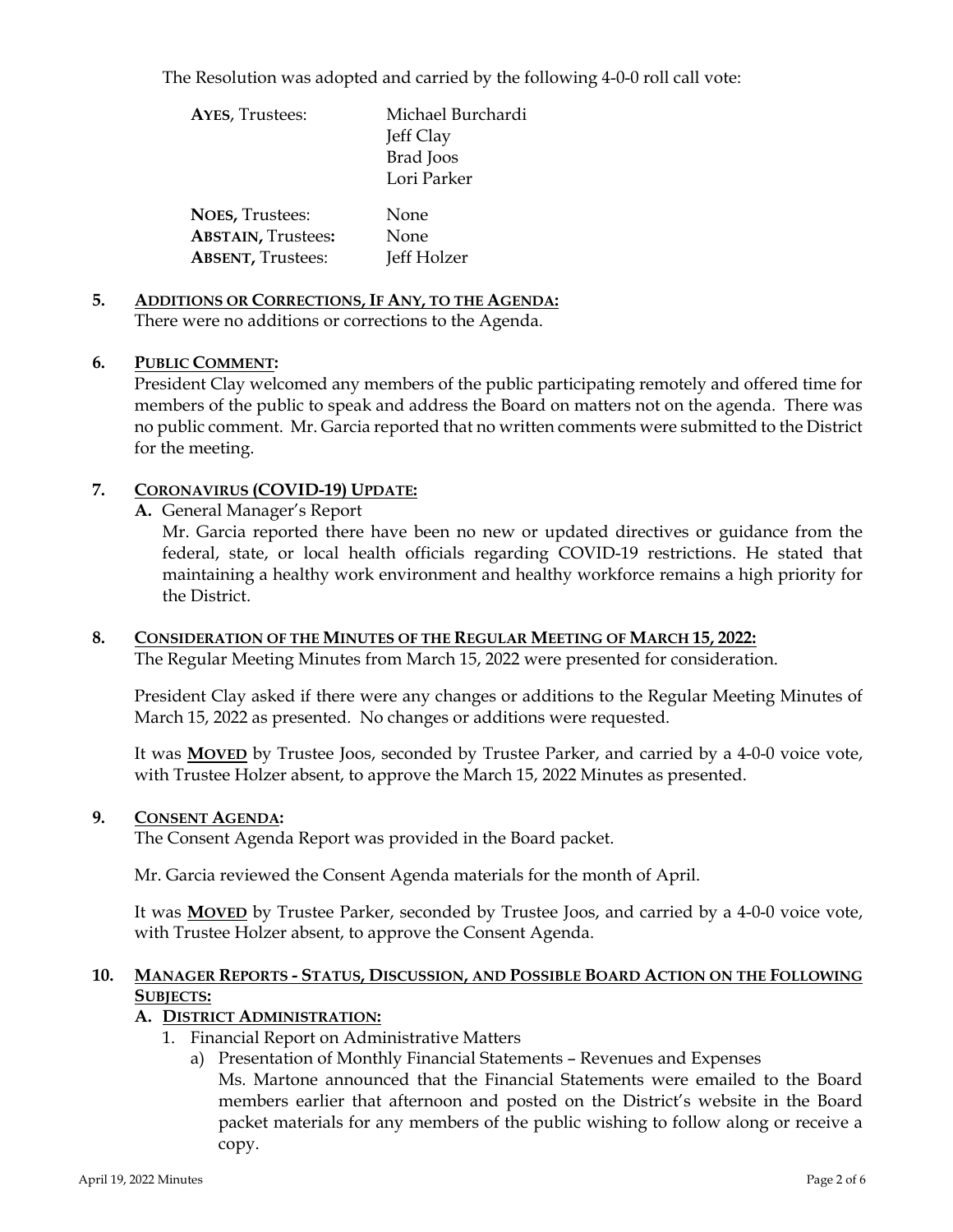Ms. Martone reviewed the Statement of Revenues and Expenses for the month of April. She highlighted various line-items related to revenue and expense transactions that occurred during the month and also referenced the Fiscal Year to Date Statement of Revenues and Expenses that provides a budget to actual snapshot from July to March. Ms. Martone reported that the District revenues exceeded the expenses by \$64,921.17 and the year-to-date net income is \$2,082,251.40.

b) Approval of Accounts Payable

Ms. Martone announced that the Warrant List was emailed to the Board members this afternoon and posted on the District's website in the Board packet materials for any member of the public wishing to follow along or receive a copy.

The Board reviewed the Warrant List which covered warrants 24405 through 24470 in the amount of \$479,515.46.

It was **MOVED** by Trustee Burchardi, seconded by Trustee Joos, and carried by a 4-0- 0 voice vote, with Trustee Holzer absent, to approve the Warrant List for March 16, 2022 through April 19, 2022.

## **11. REPORT, DISCUSSION, AND POSSIBLE BOARD ACTION ON THE FOLLOWING SUBJECTS:**

### **A. SUSTAINABLE GROUNDWATER MANAGEMENT ACT**

1. Eastern Management Area Update

The Board packet included a March 24, 2022 Notice and Agenda for the Special Meeting of the Eastern Management Area (EMA) Groundwater Sustainability Agency (GSA).

Mr. Garcia reported on the topics discussed at the March 24, 2022 meeting of the EMA GSA. He stated that the First Annual Report for the EMA was presented to the EMA GSA and was approved and adopted. He stated that the Annual Report was submitted to the Department of Water Resources by the due date of April 1, 2022. Mr. Garcia indicated that discussions continue related to future governance, projects and management actions, and funding. He reported that the next regular meeting of the GSA EMA will be held on May 26, 2022.

# **B. CALIFORNIA DROUGHT CONDITIONS**

1. Update Regarding Statewide Drought Conditions

The Board packet included the Department of Water Resources (DWR) Current Reservoir Conditions; ACWA and DWR information relating to State Water Project Table A Allocation; Governor of California's Executive Order N-7-22; recent news articles relating to State Water Allocation; and a March 2022 Cloudseeding Report prepared by North American Weather Consultants, Inc.

Mr. Garcia reviewed the Board packet materials, including current and historical conditions of the major reservoirs in California as published by the Department of Water Resources (DWR). He reported that DWR issued a notice to the State Water Project Contractors announcing that the 2022 State Water Project Table A Allocation has been decreased from 15% to 5%. Mr. Garcia also discussed the March 28, 2022 news release regarding Governor Newsom's Executive Order N-7-22 that declares a drought emergency and calls on local water suppliers to activate drought contingency plans and orders the State Water Resources Water Board to consider a temporary ban on watering of decorative grass around commercial, industrial and institutional buildings. He explained that the Executive Order imposes unprecedented conditions on how counties and cities process applications for groundwater wells in high and medium priority basins,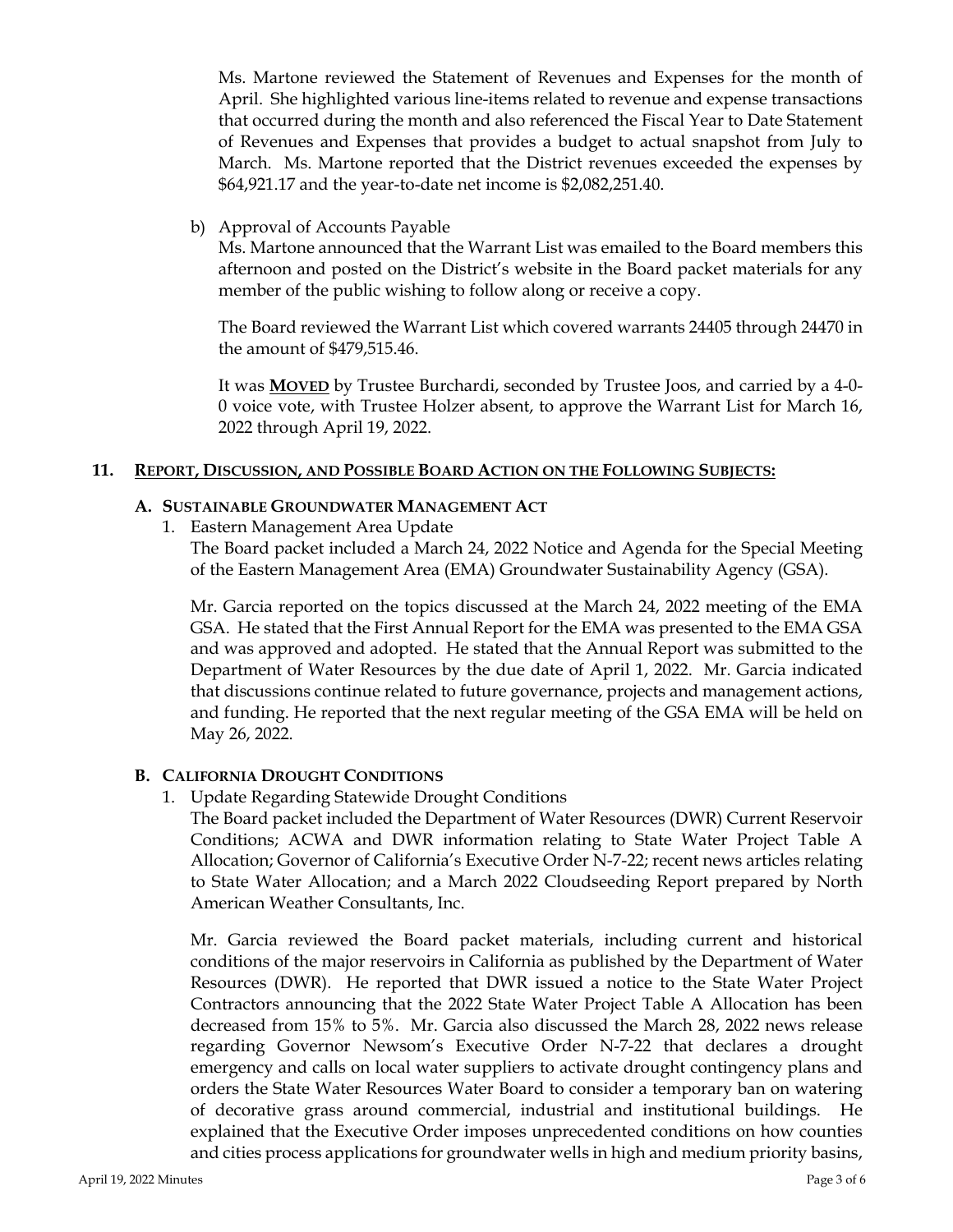including the need to obtain a specific verification from the applicable Groundwater Sustainability Agency.

## **C. CENTRAL COAST WATER AUTHORITY 2022 SUPPLEMENTAL WATER PURCHASE PROGRAM**

1. Update Regarding District Involvement in CCWA's 2022 Supplemental Water Purchase Program on Behalf of the City of Solvang

Mr. Garcia reported that he has continued to coordinate with the City of Solvang to pursue supplemental water for the City through CCWA's Supplemental Water Purchase Program. He reported that given the recent reduction in the State Water Project allocation to 5% and continuing dry conditions, there is not a lot of water available to purchase at this time.

## **D. HEXAVALENT CHROMIUM MAXIMUM CONTAMINANT LEVEL**

1. Update Regarding State Water Resources Control Board Proposed Hexavalent Chromium MCL of 10 Parts Per Billion

Mr. Garcia stated that on March 22, 2022 the State Water Resources Control Board (SWRCB) released a draft drinking water standard for hexavalent chromium (Chromium-6), proposing a maximum contaminant level (MCL) of ten parts per billion (ppb). He referred to the Board packet materials which discussed the history of the State Board's previous adoption of a 10 ppb standard in 2014, which was invalidated by a trial court decision in 2017 on the basis that the SWRCB did not adequately consider the economic feasibility of complying with the MCL. Mr. Garcia stated that the SWRCB held public workshops on April 5<sup>th</sup> and 7<sup>th</sup> regarding the proposed Chromium 6 MCL. He indicated that written comments on the draft MCL are due by April 29, 2022. Mr. Garcia stated a new MCL is expected to go into effect sometime in early 2024, if adopted by the SWRCB. He reported that the draft MCL proposes to give water systems, depending on their size, a compliance period that ranges from two to four years. Mr. Garcia stated the water agencies throughout the state that would be affected by the MCL are developing cost estimates to comply with a 10 ppb standard, and those estimates show that compliance costs would be much higher than what the SWRCB has indicated. He reported that detailed comment letters are being prepared by ACWA and the California Municipal Utilities Association, the Coachella Valley Water District, and others.

#### **E. 2022 WATER RATES STUDY**

1. Update Regarding District's 2022 5-Year Water Rates Study

Mr. Garcia reported that management has been working with Bartle Wells  $\&$  Associates, the District's water rate consultant, to begin the process of developing a new 5-year Water Rate Study. He stated that a teleconference was held on March 31, 2022 among management, the water rate consultant, and the District's Water Rates Ad Hoc Committee, consisting of Trustees Joos and Burchardi. Mr. Garcia summarized the meeting topics that were discussed. He stated that management and the Ad Hoc Committee will continue working with the rate consultant and provide further information to the Board as it becomes available.

# **12. CLAIM AGAINST DISTRICT BY SANTA BARBARA COUNTY FLOOD CONTROL AND WATER CONSERVATION DISTRICT PURSUANT TO GOVT. CODE SECTION 905**

1. Consideration and Action on Claim Against the District

Mr. Garcia recommended that the Board continue this item until after closed session. Consensus of the Board was to continue the item until after the closed session discussion.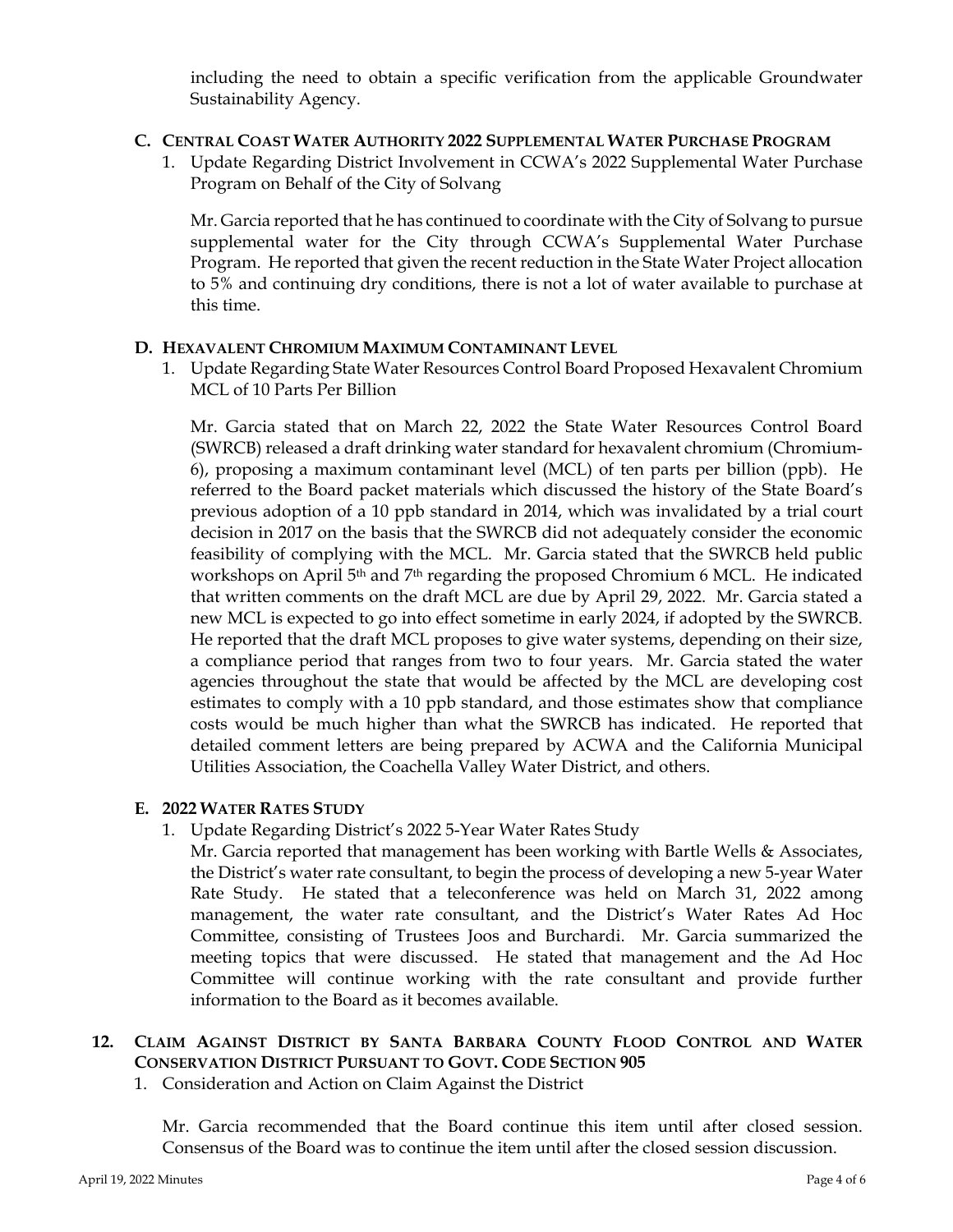## **13. REPORTS BY THE BOARD MEMBERS OR STAFF, QUESTIONS OF STAFF, STATUS REPORTS, ANNOUNCEMENTS, COMMITTEE REPORTS, AND OTHER MATTERS AND/OR COMMUNICATIONS NOT REQUIRING BOARD ACTION:**

The Board packet included an April 13, 2022 Los Olivos Community Services District Agenda, April 8, 2021 Santa Barbara County LAFCO Transmittal of Proposed Fiscal Year 2022-2023 LAFCO Budget, April 2022 Aquapulse Notice of increased costs for sodium hypochlorite and fuel surcharge, and the April 2022 Family Farm Alliance Monthly Briefing.

- **14. CORRESPONDENCE: GENERAL MANAGER RECOMMENDS FILING OF VARIOUS ITEMS:**  The Correspondence List was received by the Board.
- **15. REQUESTS FOR ITEMS TO BE INCLUDED ON THE NEXT REGULAR MEETING AGENDA:**  There were no requests from the Board.

#### **16. NEXT MEETING OF THE BOARD OF TRUSTEES:**

President Clay stated the next Regular Meeting of the Board of Trustees is scheduled for May 17, 2022 at 3:00 p.m.

#### **17. CLOSED SESSION:**

The Board adjourned to closed session at 4:54 p.m.

#### **A. CONFERENCE WITH LEGAL COUNSEL - EXISTING LITIGATION**

[Subdivision (d)(1) of Section 54956.9 of the Government Code - 2 Cases]

- 1. Name of Case: Adjudicatory proceedings pending before the State Water Resources Control Board regarding Permit 15878 issued on Application 22423 to the City of Solvang, Petitions for Change, and Related Protests
- 2. Name of Case: Central Coast Water Authority, et al. v. Santa Barbara County Flood Control and Water Conservation District, et al., Santa Barbara County Superior Court Case No. 21CV02432

#### **18. RECONVENE INTO OPEN SESSION:**

[Sections 54957.1 and 54957.7 of the Government Code]

The public participation phone line was re-opened, and the Board reconvened to open session at approximately 5:35 p.m.

Mr. Garcia announced that the Board met in closed session concerning Agenda Items 17.A.1 and 17.A.2 and that there was no reportable action from closed session.

# **12. CLAIM AGAINST DISTRICT BY SANTA BARBARA COUNTY FLOOD CONTROL AND WATER CONSERVATION DISTRICT PURSUANT TO GOVT. CODE SECTION 905**

1. Consideration and Action on Claim Against the District

District legal counsel Gary Kvistad summarized the Government Code section 905 claim dated March 30, 2022 against the District by the Santa Barbara County Flood Control and Water Conservation District. Following his summary of the claim, Mr. Kvistad recommended that the District Reject the claim, and tender the claim to the Central Coast Water Authority.